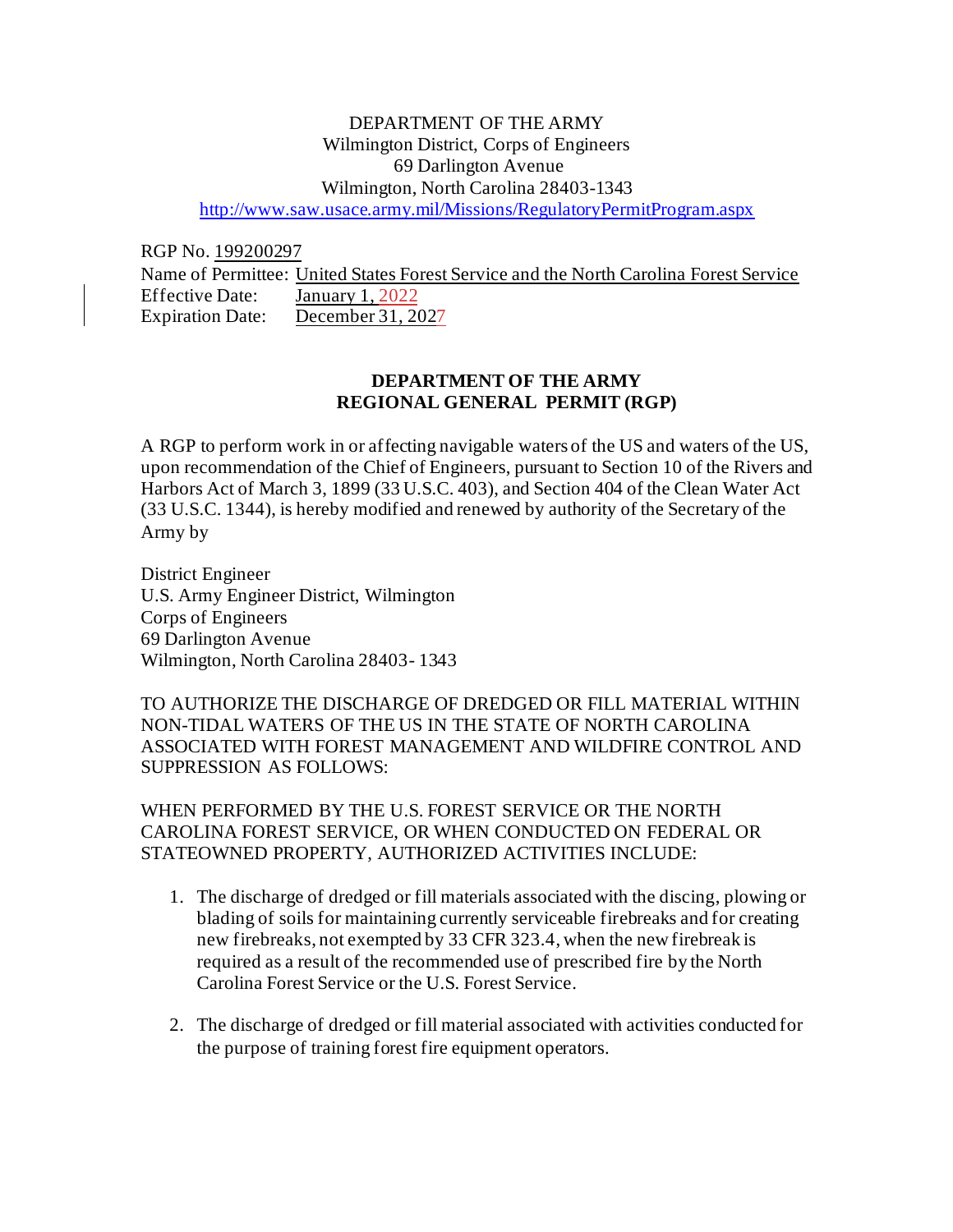3. The discharge of dredged or fill materials associated with the installation and maintenance of firebreaks for the purpose of wild-fire control during emergency wild-firefighting situations.

# OTHER AUTHORIZED ACTIVITIES INCLUDE:

4. The discharge of dredged or fill material associated with ongoing, site-specific, wildlife management activities, not exempted by 33 CFR 323.4, where discing and/or other discharges within existing cleared areas are used to manipulate habitat and feeding areas for native species of fauna and flora.

# **Special Conditions**

a. Activities conducted under the authorization of this RGP shall in no way promote or facilitate drainage of any area of waters of the US.

b. The responsible agency\* must receive written concurrence from the Wilmington District Corps of Engineers (Corps) prior to conducting training activities on privately owned properties. This concurrence may be obtained by submitting the following information to the appropriate Corps Regulatory Field Office. You may apply online at [https://edocs.deq.nc.gov/Forms/Pre-Construction\\_Notification\\_Form](https://edocs.deq.nc.gov/Forms/Pre-Construction_Notification_Form) .

- 1. Name, address, email and/or telephone number.
- 2. Location of proposed work, including waterbody, nearest community and county.
- 3. An explanation for why the training is necessary and why the training cannot be performed on Federal or State-owned property.
- 4. Characteristics of work including maps showing proposed training area, training schedule, description of work to be performed and information supporting the need for conducting the activity at the proposed location.

\* The responsible agency may request a single concurrence for multiple training activities and/or events on a particular tract.

b.c.All Permittees conducting emergency wild-fire fighting activities under the authority of this RGP shall, within 30 days of completion of the activity, notify the Corps and undertake any restoration of preconstruction contours determined by the District Engineer to be necessary and feasible.

e.d.Should all or part of a proposed development activity be located in an Area of Environmental Concern (AEC) as designated by the North Carolina Coastal Resources Commission, a Coastal Area Management Act (CAMA) permit is required from the North Carolina Division of Coastal Management before the onset of the proposed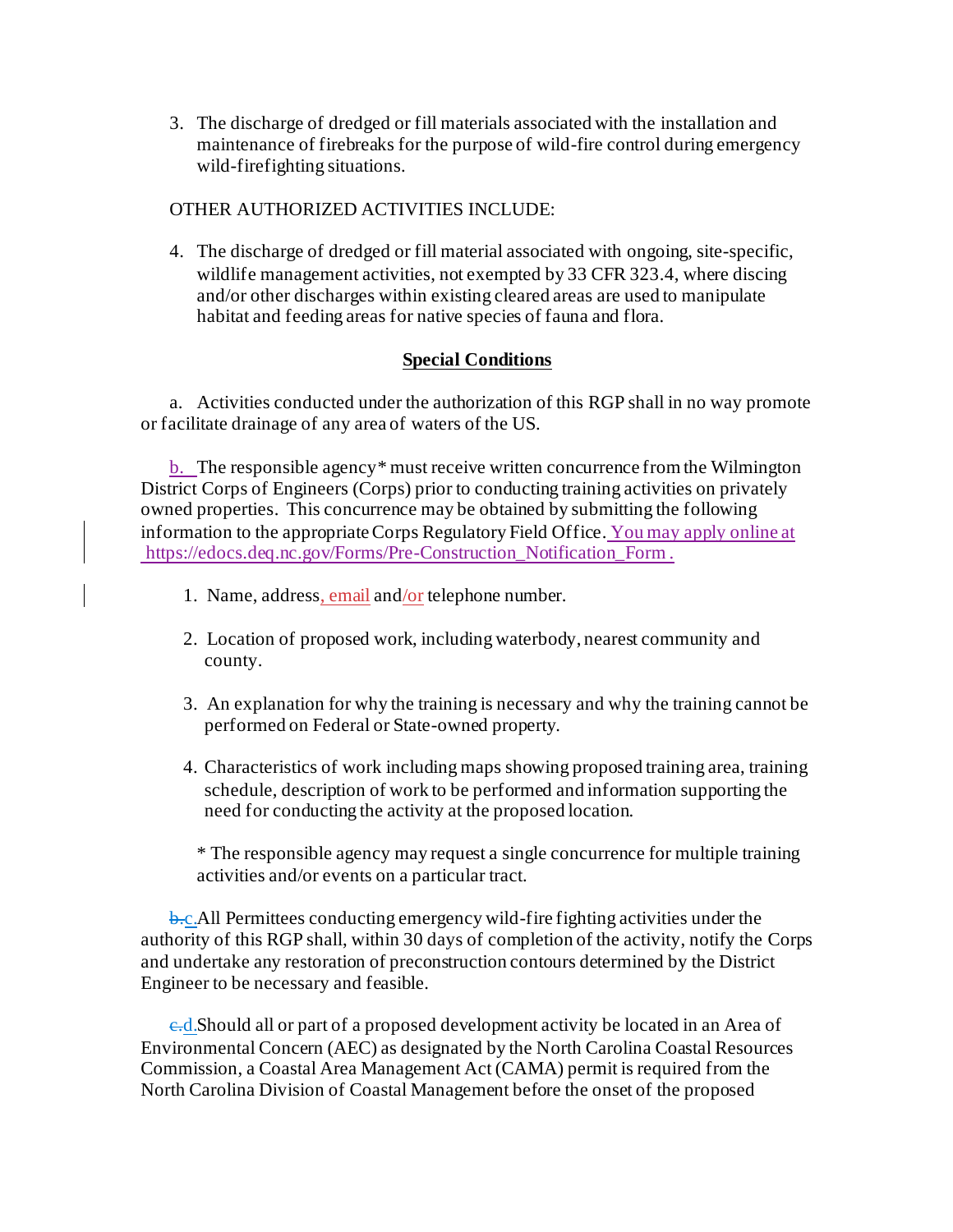activity. Should a Federal activity within any one of North Carolina's twenty coastal counties or which could affect a coastal use or resource in any one of North Carolina's twenty coastal counties be proposed by a Federal agency, a consistency determination pursuant to Subpart "C" of 15 CFR 930 must be prepared and submitted by that Federal agency to the North Carolina Division of Coastal Management before the onset of the proposed activity.

d.e.Permittees must, for all work not associated with emergency wild-fire fighting, maintain a minimum 100-foot wide vegetated buffer on all streams classified by the North Carolina Wildlife Resources Commission as *Designated Public Mountain Trout Waters* and a 50-foot wide vegetated buffer on all other open water bodies including tributariesstreams. These buffers do not apply to temporary fire breaks or to firebreaks that will be planted or allowed to naturally revegetate.

## **General Conditions**

a. Except as authorized by this RGP or any Corps approved modification to this RGP, no excavation, fill or mechanized land-clearing activities shall take place within waters or wetlands, at any time in the construction or maintenance of this project. This RGP does not authorize temporary placement or double handling of excavated or fill material within waters or wetlands outside the permitted area. This prohibition applies to all borrow and fill activities connected with this project.

b. Authorization under this RGP does not obviate the need to obtain other federal, state, or local authorizations.

c. All work authorized by this RGP must comply with the terms and conditions of the applicable Clean Water Act Section 401 Water Quality Certification for this RGP issued by the North Carolina Division of Water Resources.

d. The Permittee shall employ sedimentation and erosion control measures necessary and appropriate to prevent an increase in sedimentation or turbidity within waters and wetlands outside the permit area. This shall include, but is not limited to, the installation of silt fencing or similar appropriate devices around all areas subject to soil disturbance or the movement of earthen fill, and the stabilization of disturbed areas at the earliest practicable date.

e. The activities authorized by this RGP must not interfere with the public's right to free navigation on all navigable waters of the US. No attempt will be made by the Permittee to prevent the full and free use by the public of all navigable waters at or adjacent to the authorized work for a reason other than safety.

f. The Permittee understands and agrees that, if future operations by the United States require the removal, relocation, or other alteration, of the structure or work herein authorized, or if, in the opinion of the Secretary of the Army or his/her authorized representative, said structure or work shall cause unreasonable obstruction to the free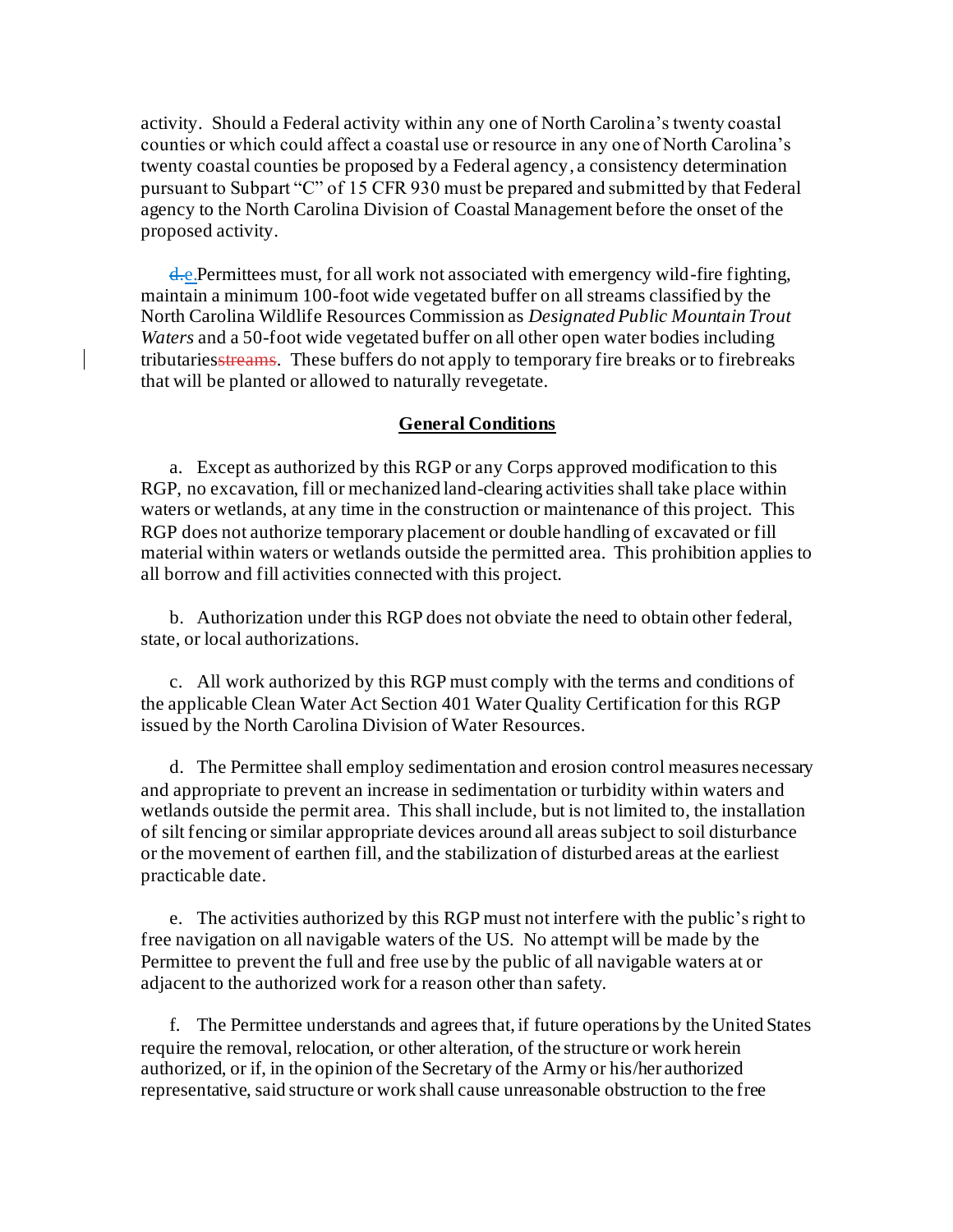navigation of the navigable waters, the Permittee will be required, upon due notice from the Corps, to remove, relocate, or alter the structural work or obstructions caused thereby, without expense to the United States. No claim shall be made against the United States on account of any such removal or alteration.

g. The Permittee, upon receipt of a notice of revocation of the RGP for the verified individual activity, may apply for an individual permit, or will, without expense to the US and in such time and manner as the Secretary of the Army or his/her authorized representative may direct, restore the affected water of the US to its former conditions.

h. This RGP does not authorize any activity that would conflict with a federal project's congressionally authorized purposes, established limitations or restrictions, or limit an agency's ability to conduct necessary operation and maintenance functions. Per Section 14 of the Rivers and Harbors Act of 1899, as amended (33 U.S.C. 408), no project that has the potential to take possession of or make use of for any purpose, or build upon, alter, deface, destroy, move, injure, or obstruct a federally constructed work or project, including, but not limited to, levees, dams, jetties, navigation channels, borrow areas, dredged material disposal sites, flood control projects, etc., shall be permitted unless the project has been reviewed and approved by the appropriate Corps approval authority. The Permittee must submit the information described in Special Condition "b" to the Corps and obtain approval from the Corps prior to the initiation of any activity that has the potential to modify or conflict with a federally authorized project.

i. The Permittee shall obtain a Consent to Cross Government Easement from the Wilmington District's Land Use Coordinator prior to any crossing of the Corps easement and/or prior to commencing construction of any structures, authorized dredging or other work within the right-of-way of, or in proximity to, a federally designated disposal area. The Land Use Coordinator may be contacted at: CESAW-OP-N, 69 Darlington Avenue, Wilmington, North Carolina 28403-1343, email[: SAWWeb-NAV@usace.army.mil](mailto:SAWWeb-NAV@usace.army.mil).

j. The Permittee will allow the Wilmington District Engineer or his/her representative to inspect the authorized activity at any time deemed necessary to assure that the activity is being performed or maintained in strict accordance with the Special and General Conditions of this RGP.

k. This RGP does not grant any property rights or exclusive privileges.

l. This RGP does not authorize any injury to the property or rights of others.

m. This RGP does not authorize the interference with any existing or proposed federal project.

n. In issuing this RGP, the Federal Government does not assume any liability for the following: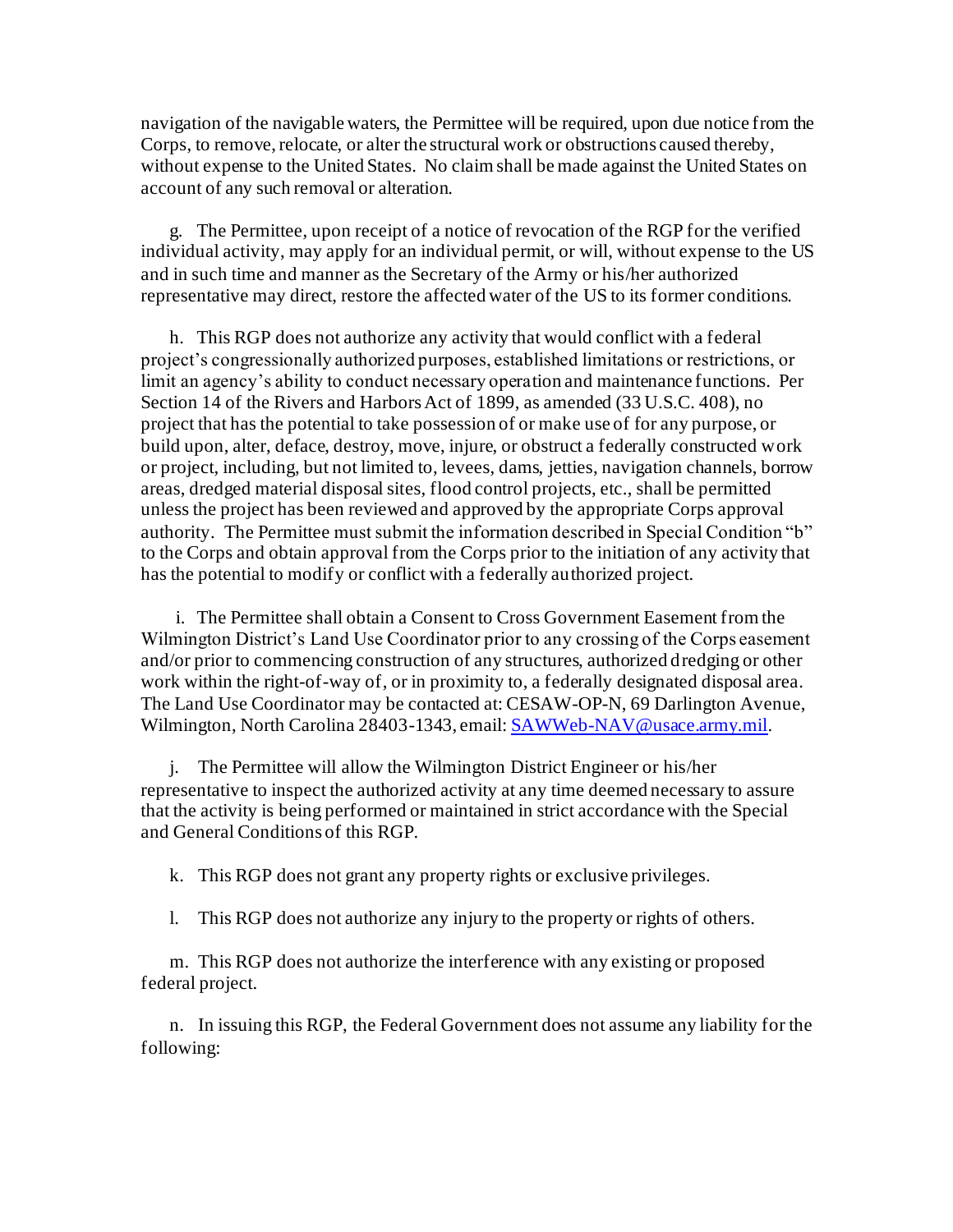- 1. Damages to the permitted project or uses thereof as a result of other permitted or unpermitted activities or from natural causes.
- 2. Damages to the permitted project or uses thereof as a result of current or future activities undertaken by or on behalf of the United States in the public interest.
- 3. Damages to persons, property, or to other permitted or unpermitted activities or structures caused by the activity authorized by this RGP.
- 4. Design or construction deficiencies associated with the permitted work.
- 5. Damage claims associated with any future modification, suspension, or revocation of this RGP.

o. Authorization provided by this RGP may be modified, suspended or revoked in whole or in part if the Wilmington District Engineer, acting for the Secretary of the Army, determines that such action would be in the best public interest. The term of this RGP shall be five (5) years unless subject to modification, suspension or revocation. Any modification, suspension or revocation of this authorization will not be the basis for any claim for damages against the US Government.

p. No activity may occur in a component of the National Wild and Scenic Rivers System, or in a river officially designated by Congress as a "study river" for possible inclusion in the system while the river is in an official study status, unless the appropriate Federal agency with direct management responsibility for such river, has determined in writing that the proposed activity will not adversely affect the Wild and Scenic designation or study status. Information on Wild and Scenic Rivers may be obtained from the appropriate Federal land management agency responsible for the designated Wild and Scenic River or "study river" (e.g., National Park Service, U.S. Forest Service, etc.)

q. In cases where the district engineer determines that the activity may affect properties listed, or eligible for listing, in the National Register of Historic Places and its codified regulations, the National Historic Preservation Amendment Acts of 1980 and 1992, the Abandoned Shipwreck Act of 1987 and the Native American Graves Protection and Repatriation Act, the activity is not authorized, until the requirements of Section 106 of the National Historic Preservation Act (NHPA) have been satisfied. Permittees must submit the information described in Special Condition "b" to the Corps if any properties subject to the above criteria may be affected by the proposed project. The Permittee may not begin work until notified by the Corps that the requirements of the NHPA have been satisfied and that the activity is authorized.

r. If you discover any previously unknown historic, cultural or archeological remains and artifacts while accomplishing the activity authorized by this RGP, you must immediately notify the district engineer of what you have found, and to the maximum extent practicable, avoid construction activities that may affect the remains and artifacts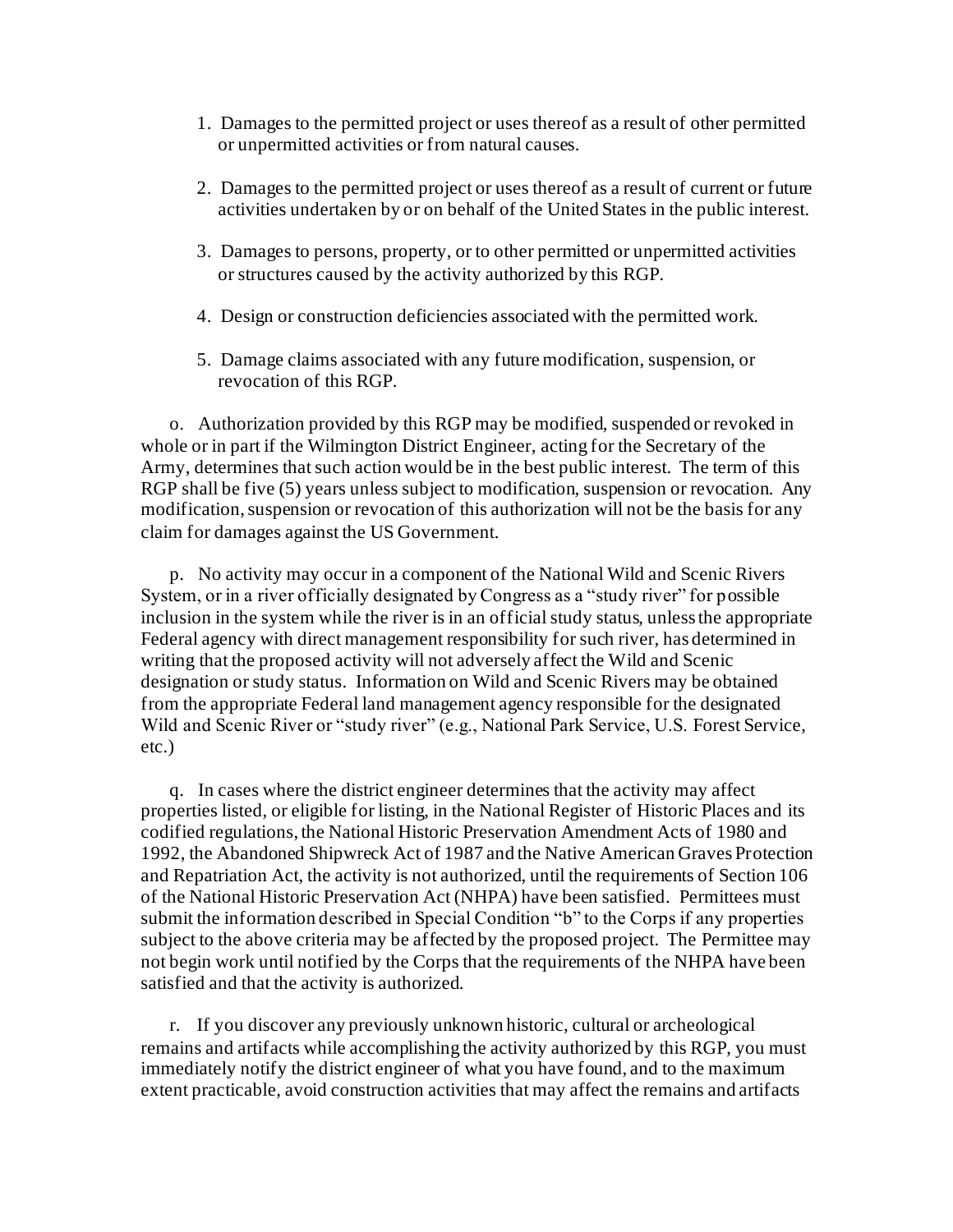until the required coordination has been completed. The district engineer will initiate the Federal, tribal, and state coordination required to determine if the items or remains warrant a recovery effort or if the site is eligible for listing in the National Register of Historic Places.

s. No activity is authorized under this general permitRGP which is likely to directly or indirectly jeopardize the continued existence of a threatened or endangered species or a species proposed for such designation, as identified under the Federal Endangered Species Act (ESA), or which will directly or indirectly destroy or adversely modify the critical habitat of such species. No activity is authorized under any NWP which "may affect" a listed species or critical habitat, unless Section 7 consultation addressing the effects of the proposed activity has been completed\*. Information on threatened and endangered species and their critical habitat can be obtained directly from the Corps field offices, the USFWS field offices or at the following web addresses: http://www.fws.gov/ or http://www.fws.gov/ipac/ or http://www.noaa.gov/fisheries.html. Permittees must submit the information described in Special Condition "b" to the Corps if any listed species or designated critical habitat may be affected by the proposed project. Permittees may not begin work until notified by the Corps that the requirements of the ESA have been satisfied and that the activity is authorized.

t. \*Note Section 7 consultation has been completed for the Northern long-eared bat and the permitteePermittee must submit the information in Special Condition "b" to the district engineer if the project meets the criteria in General Condition "u".

### st. Endangered Species.

(1) No activity is authorized under this RGP which is likely to directly or indirectly jeopardize the continued existence of a threatened or endangered species or a species proposed for such designation, as identified under the Federal Endangered Species Act (ESA), or which will directly or indirectly destroy or adversely modify the critical habitat of such species. No activity is authorized under this RGP which "may affect" a listed species or critical habitat, unless Section 7 consultation addressing the effects of the proposed activity has been completed.

(2) Federal agencies should follow their own procedures for complying with the requirements of the ESA. Federal prospective permittees (and when FHWA is the lead federal agency) must provide the District Engineer with the appropriate documentation to demonstrate compliance with those requirements. The District Engineer will review the documentation and determine whether it is sufficient to address ESA compliance for the RGP activity, or whether additional ESA consultation is necessary.

(3) Non-federal prospective permittees - for activities that might affect federally-listed endangered or threatened species or designated critical habitat, the PCN must include the name(s) of the endangered or threatened species that might be affected by the proposed work or that utilize the designated critical habitat that might be affected by the proposed work. The District Engineer will determine whether the proposed activity "may affect" or will have "no effect" to listed species and designated critical habitat. In cases where the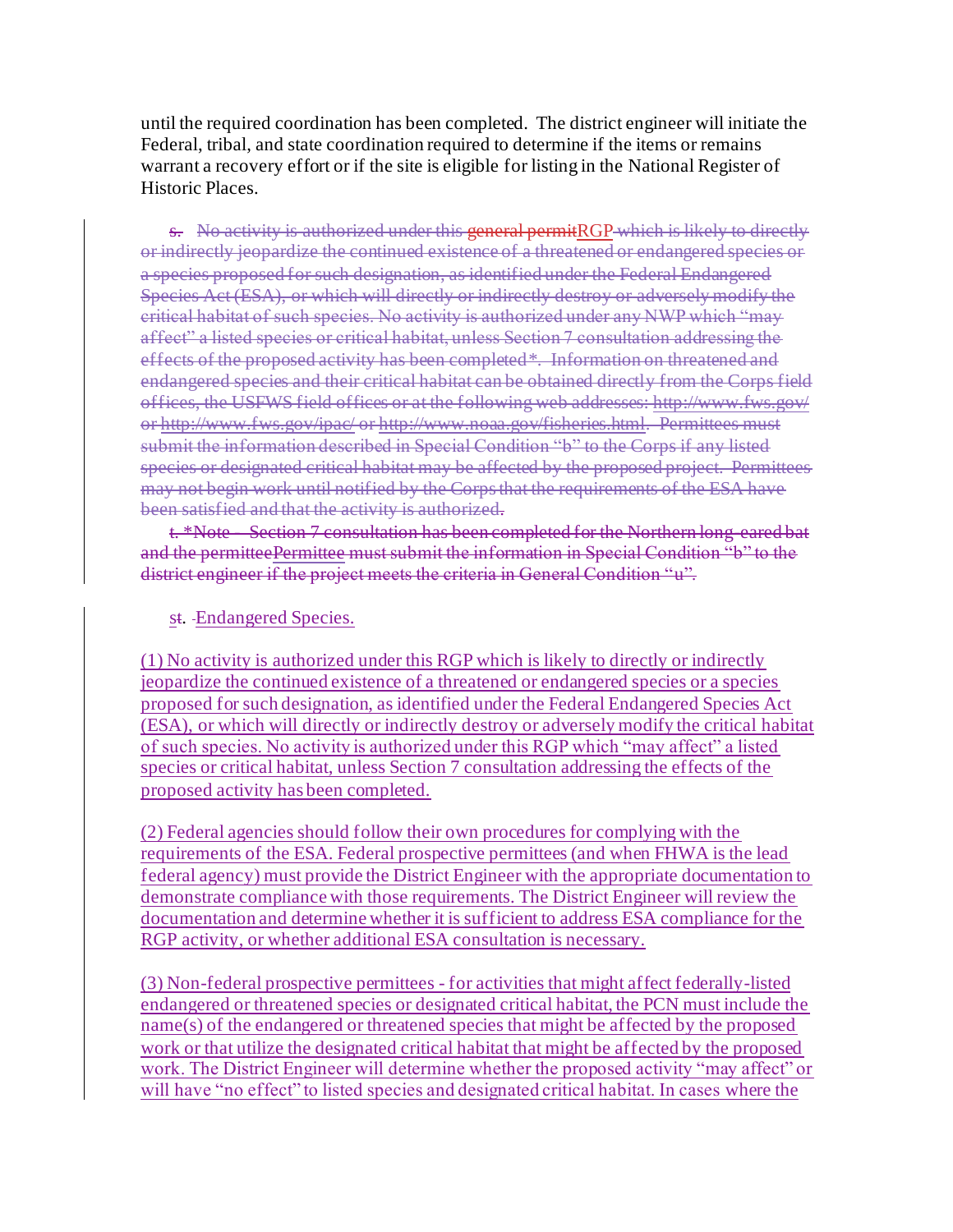non-federal prospective permittee has identified listed species or critical habitat that might be affected or is in the vicinity of the project, and has so notified the Corps, the prospective permittee shall not begin work until the Corps has provided notification that the proposed activities will have "no effect" on listed species or critical habitat, or until Section 7 consultation has been completed.

(4) As a result of formal or informal consultation with the U.S. Fish and Wildlife Service (USFWS) or NMFS, the District Engineer may add species-specific endangered species conditions to the RGP verification letter for a project.

(5) Authorization of an activity by a RGP does not authorize the "take" of a threatened or endangered species as defined under the ESA. In the absence of separate authorization (e.g., an ESA Section 10 Permit, a Biological Opinion with "incidental take" provisions, etc.) from the USFWS or the NMFS, the ESA prohibits any person subject to the jurisdiction of the U.S. to take a listed species, where "take" means to harass, harm, pursue, hunt, shoot, wound, kill, trap, capture, or collect, or to attempt to engage in any such conduct. The word "harm" in the definition of "take'' means an act which actually kills or injures wildlife. Such an act may include significant habitat modification or degradation where it actually kills or injures wildlife by significantly impairing essential behavioral patterns, including breeding, feeding or sheltering.

(6) Information on the location of threatened and endangered species and their critical habitat can be obtained directly from the USFWS in Raleigh, North Carolina at the address provided below, or from the USFWS and NMFS via their world wide web pages at http://www.fws.gov/ or http://www.fws.gov/ipac and http://www.noaa.gov/fisheries.html respectively.

The Raleigh USFWS Office covers all NC counties east of, and including, Richmond, Montgomery, Randolph, Guilford, and Rockingham Counties. US Fish and Wildlife Service Raleigh Field Office Post Office Box 33726 Raleigh, NC 27636-3726 Telephone: (919) 856-4520

(7) The Wilmington District, USFWS, NCDOT, and the FHWA have conducted programmatic Section 7(a)(2) consultation for a number of federally listed species and habitat, and programmatic consultation concerning other federally listed species and/or habitat may occur in the future. The result of completed programmatic consultation is a Programmatic Biological Opinion (PBO) issued by the USFWS. These PBOs contain mandatory terms and conditions to implement the reasonable and prudent measures that are associated with "incidental take" of whichever species or critical habitat is covered by a specific PBO. Authorization under RGP 2878 is conditional upon the permittee's compliance with all the mandatory terms and conditions associated with incidental take of the applicable PBO (or PBOs), which are incorporated by reference in RGP 2878. Failure to comply with the terms and conditions associated with incidental take of an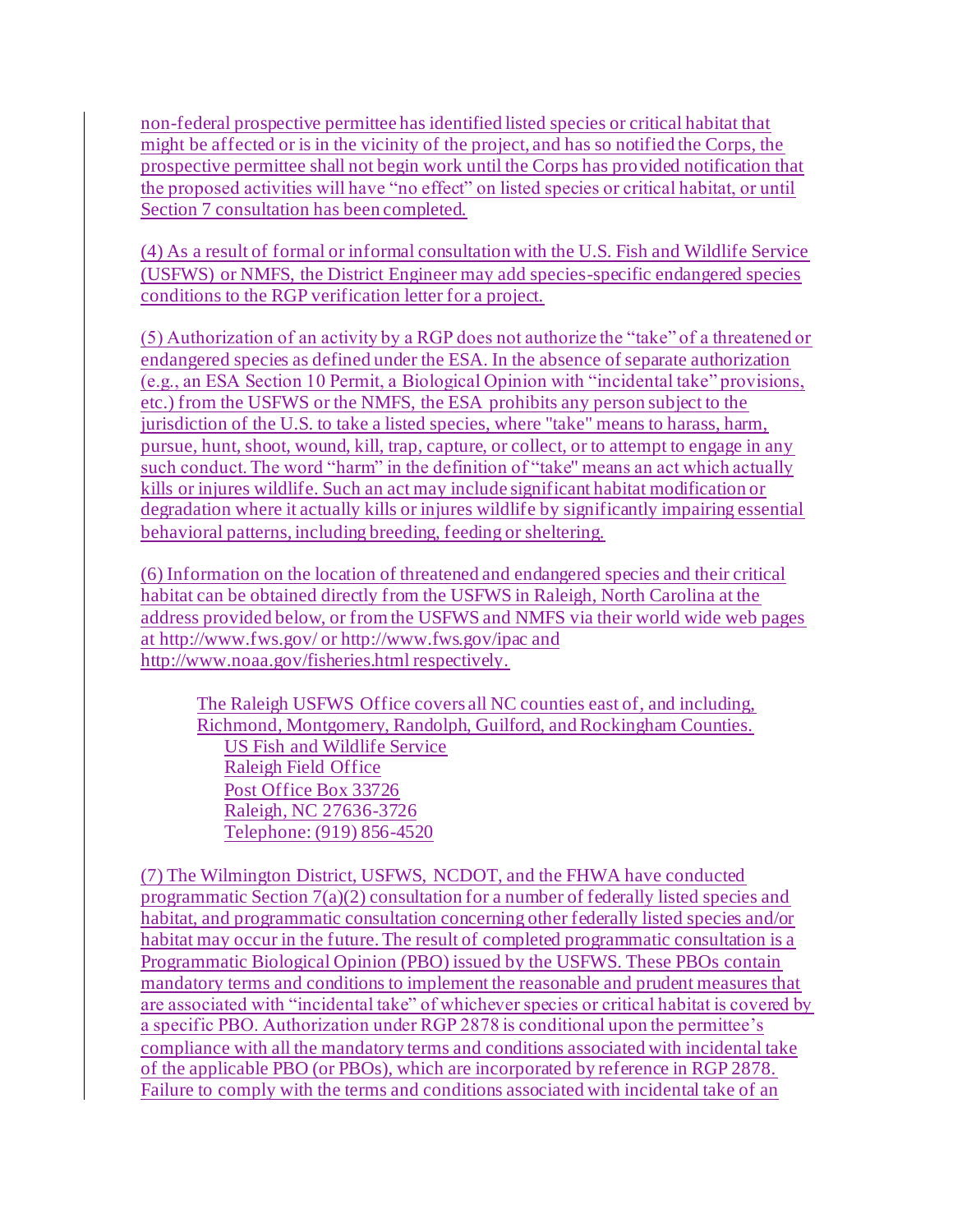applicable PBO, where a take of the federally listed species occurs, would constitute an unauthorized take by the permittee, and would also constitute permittee non-compliance with the authorization under RGP 2878. If the terms and conditions of a specific PBO (or PBOs) apply to a project, the Corps will include this/these requirements in any RGP 2878 verification that may be issued for a project. The USFWS is the appropriate authority to determine compliance with the terms and conditions of its PBO, and with the ESA.

(8) Northern long-eared bat (NLEB) (*Myotis septentrionalis*). Standard Local Operating Procedures for Endangered Species (SLOPES) for the NLEB have been approved by the Corps and the U.S. Fish and Wildlife Service. See

http://www.saw.usace.army.mil/Missions/Regulatory-Permit-Program/Agency-Coordination/ESA/ . This SLOPES details how the Corps will make determinations of effect to the NLEB when the Corps is the lead federal agency for an NCDOT project that is located in the western 41 counties of North Carolina. This SLOPES does not address NCDOT projects (either federal or state funded) in the eastern 59 counties in North Carolina. Note that if another federal agency is the lead federal agency for a project in the western 41 counties, procedures for satisfying the requirements of Section  $7(a)(2)$  of the ESA will be dictated by that agency and will not be applicable for consideration under the SLOPES; however, information that demonstrates the lead federal agency's (if other than the Corps) compliance with Section  $7(a)(2)/4(d)$  Rule for the NLEB, will be required in the PCN. Note that at the time of issuance of RGP 2878, the federal listing status of the NLEB as "Threatened" is being litigated at the National level. If, as a result of litigation, the NLEB is federally listed as "Endangered", this general condition ("s") will no longer be applicable because the 4(d) Rule, and this NLEB SLOPES, will no longer apply/be valid.

(9) If the permittee discovers or observes any live, damaged, injured or dead individual of an endangered or threatened species during construction, the permittee shall immediately notify the Wilmington District Engineer so that required coordination can be initiated with the U.S. Fish and Wildlife Service and/or National Marine Fisheries Service.

The Wilmington District, U.S. Army Corps of Engineers (Corps) has consulted with the United States Fish and Wildlife Service (Service) in regards to the threatened Northern long-eared bat (NLEB) (*Myotis septentrionalis*) and Standard Local Operating Procedures for Endangered Species (SLOPES) have been approved by the Corps and the Service. This condition concerns effects to the NLEB only and does not address effects to other federally listed species and/or to federally-designated critical habitat.

A. Procedures when the Corps is the lead federal\* agency for a project:

The permittee must comply with (1) and (2) below when:

• the project is located in the western 41 counties of North Carolina, to include nonfederal aid North Carolina Department of Transportation (NCDOT) projects, OR;

• the project is located in the 59 eastern counties of North Carolina, and is a non-NCDOT project.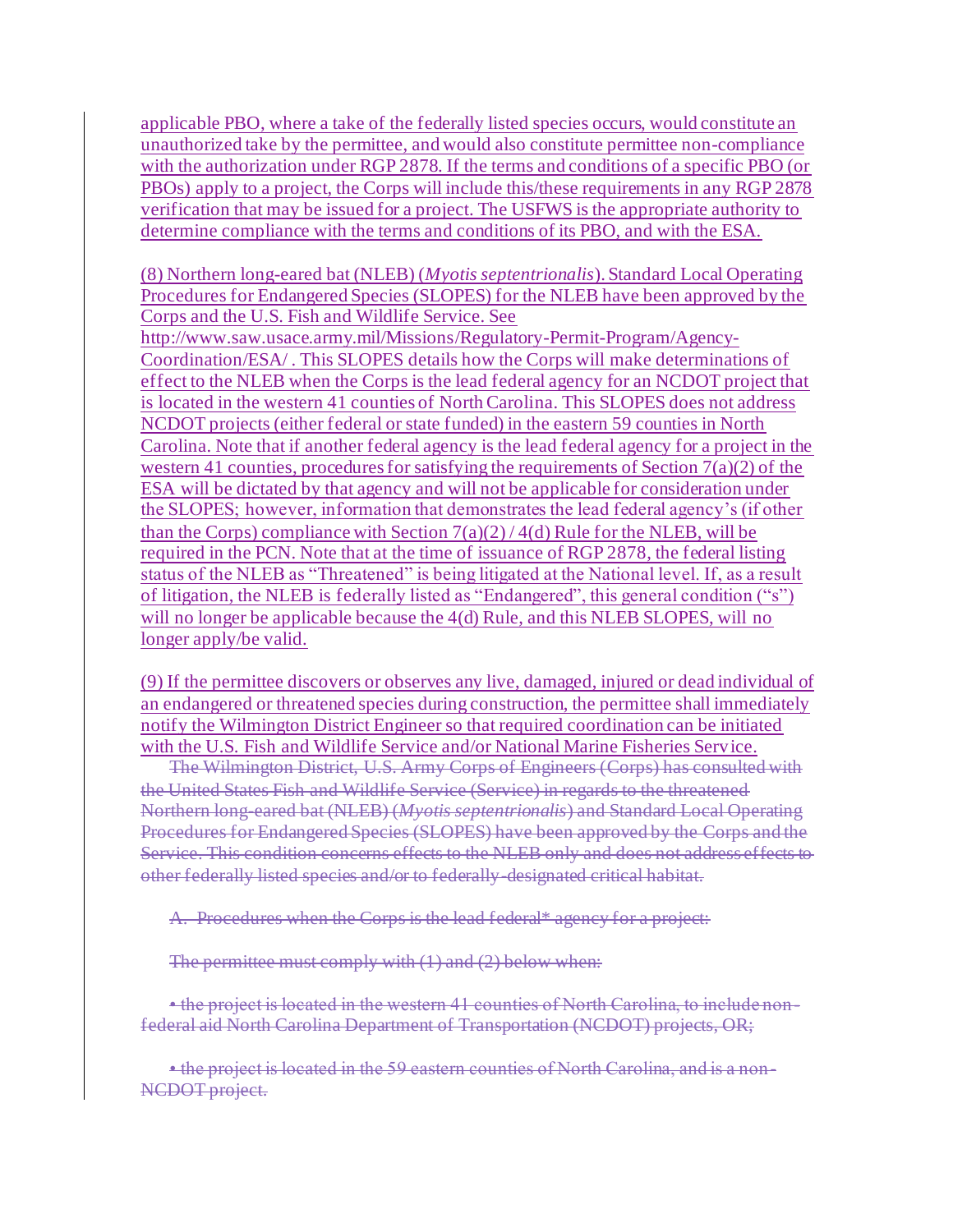\*Generally, if a project is located on private property or on non-federal land, and the project is not being funded by a federal entity, the Corps will be the lead federal agency due to the requirement to obtain Department of the Army authorization to impact waters of the U.S. If the project is located on federal land, contact the Corps to determine the lead federal agency.

(1) A permittee using a Nationwide Permit (NWP) or a Regional General PermitRGP (RGP) must check to see if their project is located in the range of the NLEB by using the following website:

http://www.fws.gov/midwest/endangered/mammals/nleb/pdf/WNSZone.pdf. If the project is within the range of the NLEB, or if the project includes percussive activities (e.g., blasting, pile driving, etc.), the permittee is then required to check the appropriate website in the paragraph below to discover if their project:

• is located in a 12-digit Hydrologic Unit Code area ("red HUC" - shown as red areas on the map), AND/OR;

• involves percussive activities within 0.25 mile of a red HUC.

Red HUC maps - for the western 41 counties in NC (covered by the Asheville Ecological Services Field Office), check the project location against the electronic maps found at: http://www.fws.gov/asheville/htmls/project\_review/NLEB\_in\_WNC.html. For the eastern 59 counties in NC (covered by the Raleigh Ecological Services Field Office), check the project location against the electronic maps found at: https://www.fws.gov/raleigh/NLEB\_RFO.html.

(2) A permittee must submit a pre-construction notification (PCN) to the district engineer, and receive written authorization from the district engineer, prior to commencing the activity, if the activity will involve either of the following:

• tree clearing/removal, construction/installation of wind turbines in a red HUC, AND/OR;

• bridge removal or maintenance, unless the bridge has been inspected and there is no evidence of bat use, (applies anywhere in the range of the NLEB), AND/OR:

• percussive activities in a red HUC, or within 0.25 mile of a red HUC.

The permittee may proceed with the activity without submitting a PCN to either the Corps or the USFWS, provided the activity complies with all applicable NWP terms and general and regional conditions, or all applicable RGP terms and general and special conditions, and if the permittee's review under  $A(1)$  and  $A(2)$  above shows that the project is:

• located outside of a red HUC (and there are no percussive activities), and the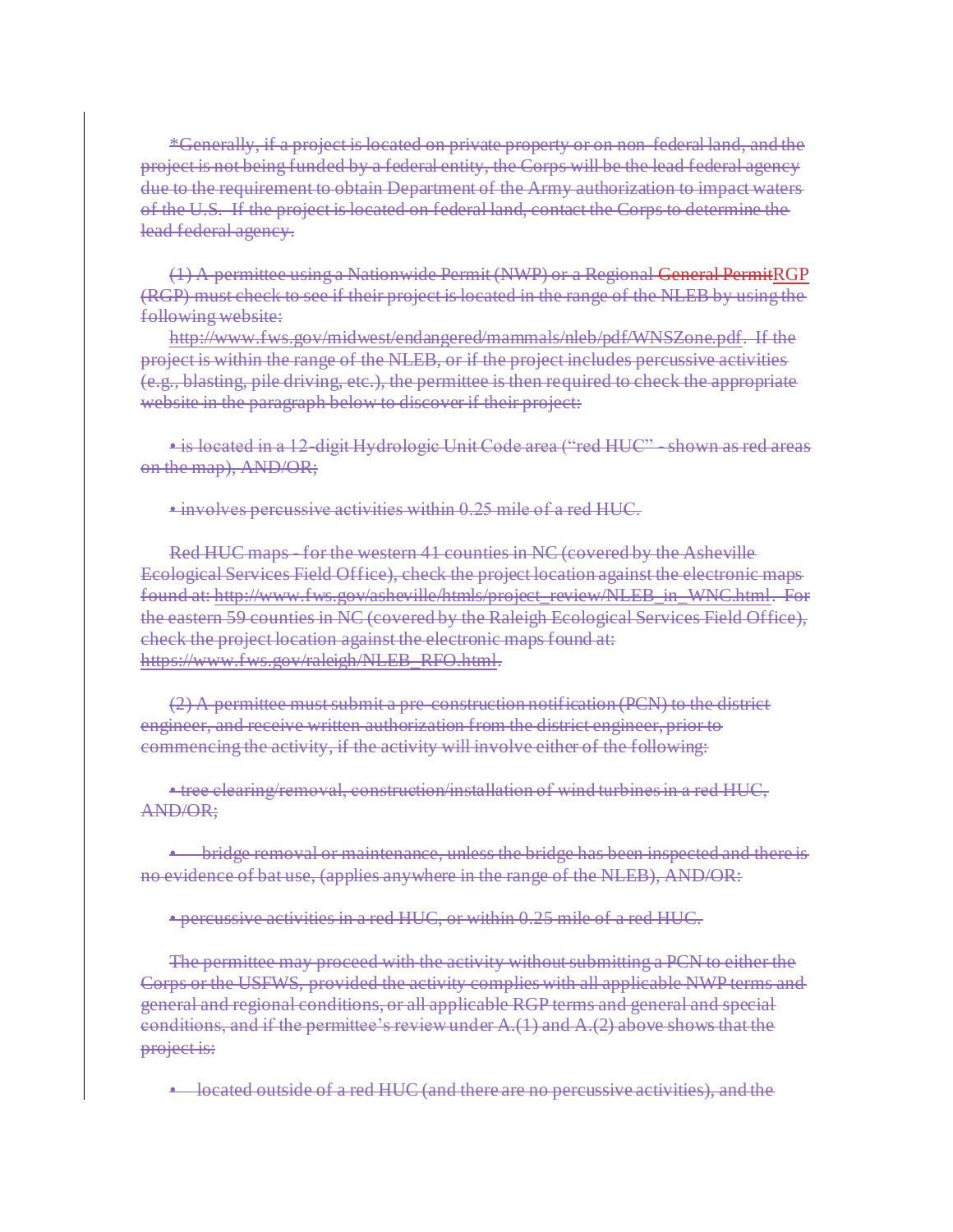activity will NOT include bridge removal or maintenance, unless the bridge has been inspected and there is no evidence of bat use, OR;

• located outside of a red HUC and there are percussive activities, but the percussive activities will not occur within 0.25-mile of a red HUC boundary, and the activity will NOT include bridge removal or maintenance, unless the bridge has been inspected and there is no evidence of bat use, OR;

• located in a red HUC, but the activity will NOT include: tree clearing/removal: construction/installation of wind turbines; bridge removal or maintenance, unless the bridge has been inspected and there is no evidence of bat use, and/or; any percussive activities.

B. Procedures when the Corps is not the lead federal agency:

For projects where another federal agency is the lead federal agency - if that other federal agency has completed project-specific ESA Section  $7(a)(2)$  consultation for the NLEB, and has (1) determined that the project would not cause prohibited incidental take of the NLEB, and (2) completed coordination/consultation that is required by the Service (per the directions on the respective Service office's website), that project may proceed without notification to either the Corps or the Service, provided all General and Regional Permit Conditions (for NWPs), or RGP general and special conditions (for RGPs) are met.

The NLEB SLOPES can be viewed on the Corps website at the following World Wide Web Page: http://www.saw.usace.army.mil/Missions/Regulatory-Permit-Program/Agency-Coordination/ESA/. Permittees who do not have internet access may contact the Corps at (910) 251 4633.

#### contact the Corps at (910) 251- 4633.

u. If the permitteePermittee discovers or observes any live, damaged, injured or dead individual of an endangered or threatened species during construction, the permitteePermittee shall immediately notify the Wilmington District Engineer so that required coordination can be initiated with the U.S. Fish and Wildlife Service and/or National Marine Fisheries Service.

t Permittees are advised that development activities in or near a floodway may be subject to the National Flood Insurance Program that prohibits any development, including fill, within a floodway that results in any increase in base flood elevations. This RGP does not authorize any activity prohibited by the National Flood Insurance Program.

u. No work in waters of the US identified by either the North Carolina Division of Marine Fisheries (NCDMF) or the North Carolina Wildlife Resources Commission